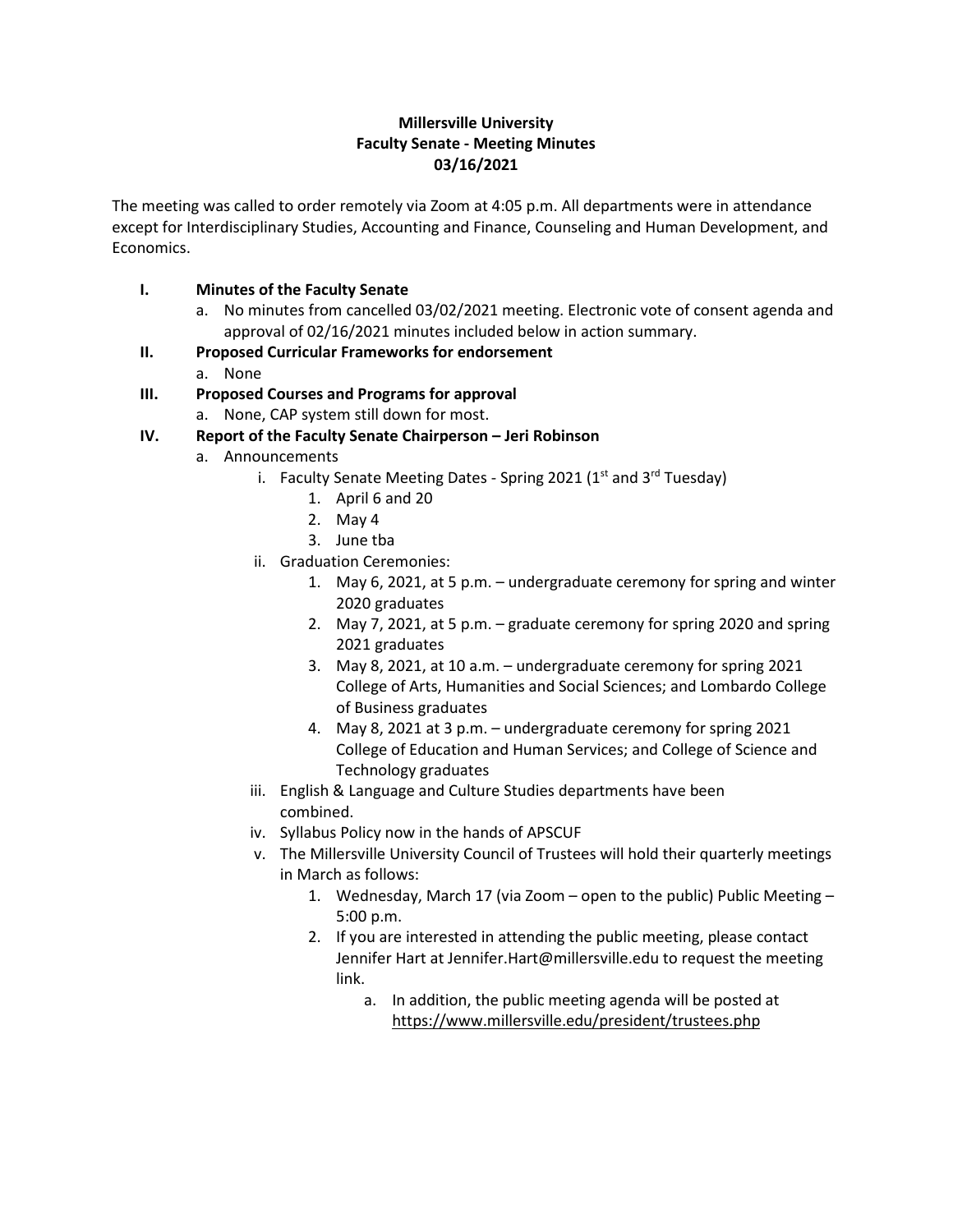# **V. APSCUF Updates**

- a. None
- **VI. Report of the Student Government Association** a. None
- **VII. Report of the Graduate Student Association**
	- a. None

## **VIII. Report of the Administrative Officers**

- a. Dr. Prabhu Provost
	- i. Announced and discussed upcoming graduation ceremonies.
	- ii. Discussed the network and system outages resulting from the recent cyberattack. IT and consultants are working diligently to restore systems. Specific issues should be referred to the help desk. Refer to FAQs in 'Ville Daily.
- b. Alison Hutchinson, Registrar
	- i. Registration is delayed because of system outages. Some summer registration schedules are online as pdfs.
	- ii. Information will be coming out regarding revised dates and procedures such as withdrawals.

# **IX. Announcement of new courses, programs or changes to existing courses/program**

a. See weekly CAP announcements.

# **X. Reports of the Faculty Senate Standing Committees**

- a. General Education Review Committee (GERC) Chairperson: Carrie Smith
	- i. See GERC meeting minutes circulated previously.
- b. Academic Policies (APC) Chairperson: Ankur Nandedkar
	- i. Incomplete Policy (revision to existing policy) was discussed. Policy proposal will return to senate for a vote.
	- ii. Academic Minor Policy (revision to existing policy) was discussed and a minor change was suggested. Policy proposal will return to senate for a vote.
	- iii. Course Repeats Policy (revision to existing policy) was presented for a second reading and vote by APC. Quorum not present, moved to next meeting.

# **XI. Reports of the Faculty Senate, Convened Committees, Area or Special Committees**

a. None

# **XII. Faculty Emeriti Resolutions**

a. None presented due to lack of quorum. Current outstanding resolutions moved to next meeting.

#### **XIII. Faculty Senate Elections**

a. Upcoming committee election information will be circulated and posted in 'Ville Daily.

#### **XIV. New Business**

a. None

A Frost/Robinson motion to adjourn was approved without dissent at 6:09pm.

Respectfully Submitted, Ethan E. Frost Faculty Senate Secretary